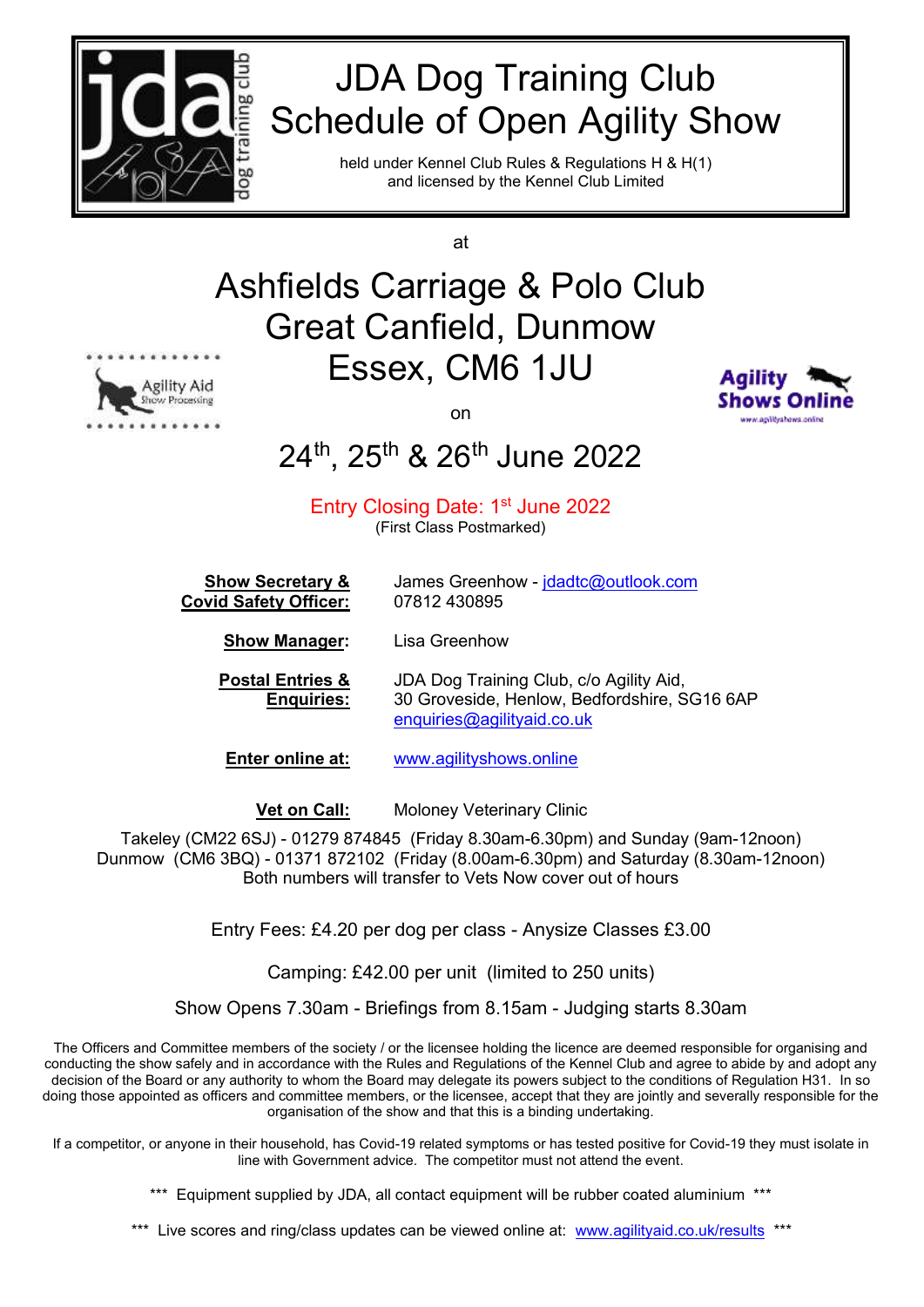|                    | <u>Friday</u>                                    | <b>Grades</b> |                  |              |                |                |                 |                |                    |
|--------------------|--------------------------------------------------|---------------|------------------|--------------|----------------|----------------|-----------------|----------------|--------------------|
| <b>Class</b><br>No | <b>Class</b>                                     | 1             | $\boldsymbol{2}$ | 3            | 4              | 5              | 6               | 7              | Judge              |
| 1                  | Large Agility Graded 1,2                         | 1             | $\overline{2}$   |              |                |                |                 |                | <b>Mark Dilley</b> |
| $\overline{2}$     | Large Jumping Graded 1,2                         | $\mathbf 1$   | $\overline{2}$   |              |                |                |                 |                | Lesanne Mitchell   |
| 3                  | Large Agility Combined 1-2                       | 1             | $\overline{2}$   |              |                |                |                 |                | Mark Chapman       |
| $\overline{4}$     | Large Agility Graded 3,4,5                       |               |                  | 3            | 4              | 5              |                 |                | David Anderson     |
| 5                  | Large Jumping Graded 3,4,5                       |               |                  | 3            | 4              | 5              |                 |                | Sarah Macneil      |
| 6                  | Large Agility Combined 3-5                       |               |                  | 3            | 4              | 5              |                 |                | Mark Chapman       |
| $\overline{7}$     | Large Agility Graded 6,7                         |               |                  |              |                |                | 6               | $\overline{7}$ | David Anderson     |
| 8                  | Large Jumping Graded 6,7                         |               |                  |              |                |                | 6               | 7              | Sarah Macneil      |
| 9                  | Large Agility Combined 6-7                       |               |                  |              |                |                | 6               | 7              | <b>Mark Dilley</b> |
| 10                 | Large Steeplechase Combined 1-7 (special)        | $\mathbf{1}$  | $\overline{2}$   | 3            | $\overline{4}$ | 5              | $6\phantom{1}$  | 7              | Lesanne Mitchell   |
| 11                 | Intermediate Agility Graded 1,2                  | $\mathbf 1$   | $\overline{2}$   |              |                |                |                 |                | <b>Mark Dilley</b> |
| 12                 | Intermediate Jumping Graded 1,2                  | 1             | $\overline{c}$   |              |                |                |                 |                | Lesanne Mitchell   |
| 13                 | Intermediate Agility Combined 1-2                | $\mathbf{1}$  | $\overline{2}$   |              |                |                |                 |                | Mark Chapman       |
| 14                 | Intermediate Agility Graded 3,4,5                |               |                  | 3            | 4              | $\overline{5}$ |                 |                | David Anderson     |
| 15                 | Intermediate Jumping Graded 3,4,5                |               |                  | 3            | 4              | 5              |                 |                | Sarah Macneil      |
| 16                 | Intermediate Agility Combined 3-5                |               |                  | 3            | 4              | 5              |                 |                | Mark Chapman       |
| 17                 | Intermediate Agility Graded 6,7                  |               |                  |              |                |                | 6               | $\overline{7}$ | David Anderson     |
| 18                 | Intermediate Jumping Graded 6,7                  |               |                  |              |                |                | 6               | 7              | Sarah Macneil      |
| 19                 | Intermediate Agility Combined 6-7                |               |                  |              |                |                | 6               | 7              | <b>Mark Dilley</b> |
| 20                 | Intermediate Steeplechase Combined 1-7 (special) | 1             | $\overline{c}$   | 3            | 4              | $\overline{5}$ | $6\phantom{1}$  | 7              | Lesanne Mitchell   |
| 21                 | Medium Agility Graded 1,2                        | $\mathbf{1}$  | $\overline{2}$   |              |                |                |                 |                | <b>Mark Dilley</b> |
| 22                 | Medium Jumping Graded 1,2                        | $\mathbf 1$   | $\overline{2}$   |              |                |                |                 |                | Lesanne Mitchell   |
| 23                 | Medium Agility Combined 1-2                      | $\mathbf{1}$  | $\overline{2}$   |              |                |                |                 |                | Mark Chapman       |
| 24                 | Medium Agility Graded 3,4,5                      |               |                  | 3            | 4              | 5              |                 |                | David Anderson     |
| 25                 | Medium Jumping Graded 3,4,5                      |               |                  | 3            | 4              | 5              |                 |                | Sarah Macneil      |
| 26                 | Medium Agility Combined 3-5                      |               |                  | 3            | 4              | 5              |                 |                | Mark Chapman       |
| 27                 | Medium Agility Graded 6,7                        |               |                  |              |                |                | 6               | $\overline{7}$ | David Anderson     |
| 28                 | Medium Jumping Graded 6.7                        |               |                  |              |                |                | 6               | 7.             | Sarah Macneil      |
| 29                 | Medium Agility Combined 6-7                      |               |                  |              |                |                | 6               | 7              | <b>Mark Dilley</b> |
| 30                 | Medium Steeplechase Combined 1-7 (special)       | 1             | $\mathbf 2$      | 3            | $\overline{4}$ | 5              | 6               | 7              | Lesanne Mitchell   |
| 31                 | Small Agility Graded 1,2                         | 1             | $\boldsymbol{2}$ |              |                |                |                 |                | Mark Dilley        |
| 32                 | Small Jumping Graded 1,2                         | $\mathbf{1}$  | $\boldsymbol{2}$ |              |                |                |                 |                | Lesanne Mitchell   |
| 33                 | Small Agility Combined 1-2                       | $\mathbf 1$   | $\boldsymbol{2}$ |              |                |                |                 |                | Mark Chapman       |
| 34                 | Small Agility Graded 3,4,5                       |               |                  | 3            | 4              | $\overline{5}$ |                 |                | David Anderson     |
| 35                 | Small Jumping Graded 3,4,5                       |               |                  | 3            | 4              | 5              |                 |                | Sarah Macneil      |
| 36                 | Small Agility Combined 3-5                       |               |                  | 3            | 4              | 5              |                 |                | Mark Chapman       |
| 37                 | Small Agility Graded 6,7                         |               |                  |              |                |                | 6               | 7              | David Anderson     |
| 38                 | Small Jumping Graded 6,7                         |               |                  |              |                |                | 6               | 7              | Sarah Macneil      |
| 39                 | Small Agility Combined 6-7                       |               |                  |              |                |                | $\,6\,$         | 7              | <b>Mark Dilley</b> |
| 40                 | Small Steeplechase Combined 1-7 (special)        | 1             | $\mathbf 2$      | 3            | 4              | $\sqrt{5}$     | $\,6\,$         | 7              | Lesanne Mitchell   |
| 41                 | Anysize Jumping Combined 1-7 (special)           | 1             | $\sqrt{2}$       | $\mathbf{3}$ | $\overline{4}$ | $\sqrt{5}$     | $6\phantom{.}6$ | $\mathbf{7}$   | Sarah Macneil      |

Each dog may enter a maximum of 4 classes - Classes may be split depending on class entries. Dogs entering Anysize Jumping may not enter any other classes.

**Live scores and ring/class updates can be viewed online at: www.agilityaid.co.uk/results**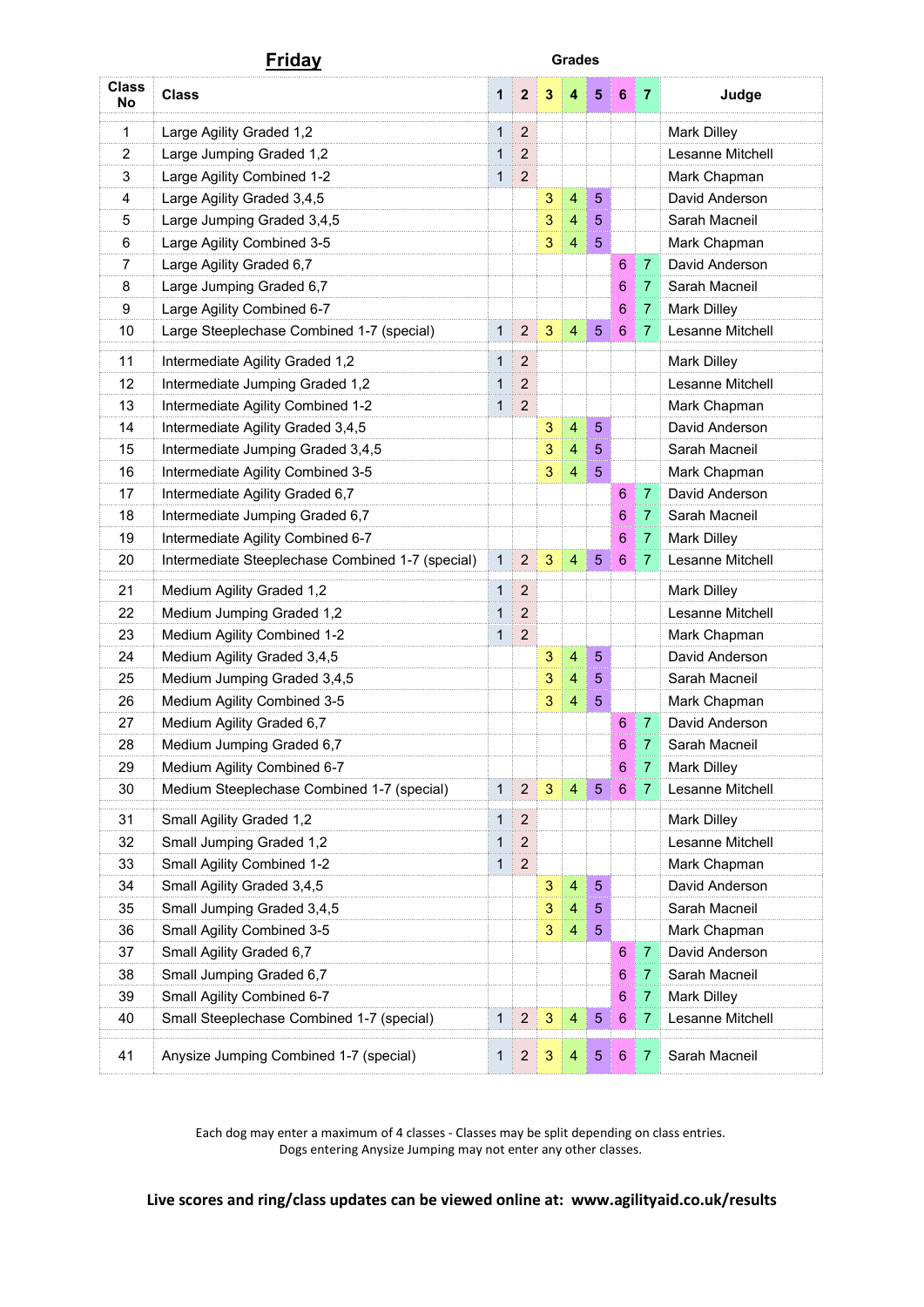|                    | <u>Saturday</u>                                    |              |                  |              | <b>Grades</b>           |                |                  |                |                |
|--------------------|----------------------------------------------------|--------------|------------------|--------------|-------------------------|----------------|------------------|----------------|----------------|
| <b>Class</b><br>No | <b>Class</b>                                       | $\mathbf{1}$ | $\boldsymbol{2}$ | 3            | 4                       | 5              | 6                | 7              | Judge          |
| 42                 | Large Agility Graded 1,2                           | 1            | $\overline{c}$   |              |                         |                |                  |                | Mandysue Sarti |
| 43                 | Large Jumping Graded 1,2                           | 1            | $\overline{c}$   |              |                         |                |                  |                | Neal Lye       |
| 44                 | Large Agility Combined 1-2                         | 1            | $\overline{c}$   |              |                         |                |                  |                | Mike Jackson   |
| 45                 | Large Agility Graded 3,4,5                         |              |                  | 3            | 4                       | 5              |                  |                | Jacqui Wood    |
| 46                 | Large Jumping Graded 3,4,5                         |              |                  | 3            | 4                       | $\sqrt{5}$     |                  |                | Melanie Wright |
| 47                 | Large Agility Combined 3-5                         |              |                  | 3            | $\overline{\mathbf{4}}$ | 5              |                  |                | Mike Jackson   |
| 48                 | Large Agility Graded 6,7                           |              |                  |              |                         |                | 6                | $\overline{7}$ | Jacqui Wood    |
| 49                 | Large Jumping Graded 6,7                           |              |                  |              |                         |                | 6                | 7              | Melanie Wright |
| 50                 | Large Agility Combined 6-7                         |              |                  |              |                         |                | 6                | 7              | Mandysue Sarti |
| 51                 | Large Helter Skelter Combined 1-7 (special)        | 1            | $\overline{2}$   | 3            | $\overline{4}$          | $\sqrt{5}$     | $\boldsymbol{6}$ | 7              | Neal Lye       |
| 52                 | Intermediate Agility Graded 1,2                    | 1            | $\overline{2}$   |              |                         |                |                  |                | Mandysue Sarti |
| 53                 | Intermediate Jumping Graded 1,2                    | 1            | $\overline{c}$   |              |                         |                |                  |                | Neal Lye       |
| 54                 | Intermediate Agility Combined 1-2                  | $\mathbf 1$  | $\overline{c}$   |              |                         |                |                  |                | Mike Jackson   |
| 55                 | Intermediate Agility Graded 3,4,5                  |              |                  | 3            | $\overline{4}$          | $\sqrt{5}$     |                  |                | Jacqui Wood    |
| 56                 | Intermediate Jumping Graded 3,4,5                  |              |                  | 3            | $\overline{4}$          | 5              |                  |                | Melanie Wright |
| 57                 | Intermediate Agility Combined 3-5                  |              |                  | 3            | 4                       | 5              |                  |                | Mike Jackson   |
| 58                 | Intermediate Agility Graded 6,7                    |              |                  |              |                         |                | 6                | 7              | Jacqui Wood    |
| 59                 | Intermediate Jumping Graded 6,7                    |              |                  |              |                         |                | 6                | 7              | Melanie Wright |
| 60                 | Intermediate Agility Combined 6-7                  |              |                  |              |                         |                | 6                | 7              | Mandysue Sarti |
| 61                 | Intermediate Helter Skelter Combined 1-7 (special) | 1            | $\overline{c}$   | 3            | $\overline{4}$          | 5              | 6                | 7              | Neal Lye       |
| 62                 | Medium Agility Graded 1,2                          | 1            | $\overline{c}$   |              |                         |                |                  |                | Mandysue Sarti |
| 63                 | Medium Jumping Graded 1,2                          | 1            | $\boldsymbol{2}$ |              |                         |                |                  |                | Neal Lye       |
| 64                 | Medium Agility Combined 1-2                        | 1            | $\overline{c}$   |              |                         |                |                  |                | Mike Jackson   |
| 65                 | Medium Agility Graded 3,4,5                        |              |                  | 3            | $\overline{4}$          | $\overline{5}$ |                  |                | Jacqui Wood    |
| 66                 | Medium Jumping Graded 3,4,5                        |              |                  | 3            | 4                       | 5              |                  |                | Melanie Wright |
| 67                 | Medium Agility Combined 3-5                        |              |                  | 3            | 4                       | 5              |                  |                | Mike Jackson   |
| 68                 | Medium Agility Graded 6,7                          |              |                  |              |                         |                | 6                | $\overline{7}$ | Jacqui Wood    |
| 69                 | Medium Jumping Graded 6.7                          |              |                  |              |                         |                | 6                | 7.             | Melanie Wright |
| 70                 | Medium Agility Combined 6-7                        |              |                  |              |                         |                | 6                | 7              | Mandysue Sarti |
| 71                 | Medium Helter Skelter Combined 1-7 (special)       | 1            | $\mathbf 2$      | 3            | $\overline{4}$          | $\overline{5}$ | 6                | 7              | Neal Lye       |
| 72                 | Small Agility Graded 1,2                           | 1            | $\boldsymbol{2}$ |              |                         |                |                  |                | Mandysue Sarti |
| 73                 | Small Jumping Graded 1,2                           | 1            | $\overline{c}$   |              |                         |                |                  |                | Neal Lye       |
| 74                 | Small Agility Combined 1-2                         | 1            | 2                |              |                         |                |                  |                | Mike Jackson   |
| 75                 | Small Agility Graded 3,4,5                         |              |                  | 3            | 4                       | $\sqrt{5}$     |                  |                | Jacqui Wood    |
| 76                 | Small Jumping Graded 3,4,5                         |              |                  | 3            | 4                       | 5              |                  |                | Melanie Wright |
| 77                 | Small Agility Combined 3-5                         |              |                  | 3            | 4                       | 5              |                  |                | Mike Jackson   |
| 78                 | Small Agility Graded 6,7                           |              |                  |              |                         |                | 6                | 7              | Jacqui Wood    |
| 79                 | Small Jumping Graded 6,7                           |              |                  |              |                         |                | 6                | 7              | Melanie Wright |
| 80                 | Small Agility Combined 6-7                         |              |                  |              |                         |                | $\,6\,$          | 7              | Mandysue Sarti |
| 81                 | Small Helter Skelter Combined 1-7 (special)        | 1            | $\mathbf 2$      | $\mathbf{3}$ | $\overline{\mathbf{4}}$ | $\sqrt{5}$     | $\,6\,$          | 7              | Neal Lye       |
| 82                 | Anysize Jumping Combined 1-7 (special)             | 1            | $\overline{c}$   | $\mathbf{3}$ | $\overline{4}$          | $\sqrt{5}$     | $\,6\,$          | 7              | Melanie Wright |

Each dog may enter a maximum of 4 classes - Classes may be split depending on class entries. Dogs entering Anysize Jumping may not enter any other classes.

**Live scores and ring/class updates can be viewed online at: www.agilityaid.co.uk/results**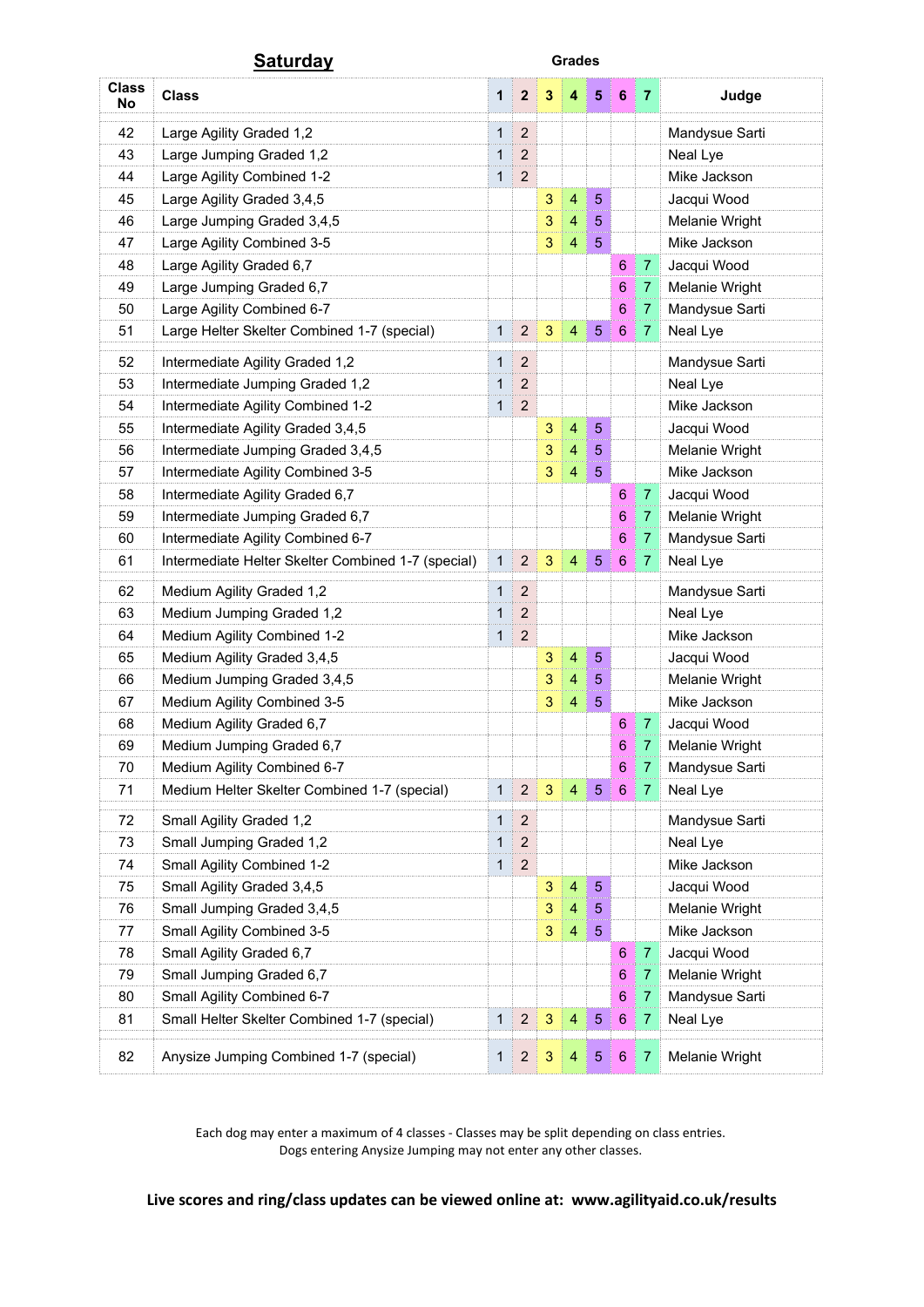|                    | <b>Sunday</b>                                    | <b>Grades</b> |                  |              |                         |                |                  |                |                       |
|--------------------|--------------------------------------------------|---------------|------------------|--------------|-------------------------|----------------|------------------|----------------|-----------------------|
| <b>Class</b><br>No | <b>Class</b>                                     | 1             | $\boldsymbol{2}$ | 3            | 4                       | 5              | 6                | 7              | Judge                 |
| 83                 | Large Agility Graded 1,2                         | 1             | $\overline{2}$   |              |                         |                |                  |                | Anne Westrope         |
| 84                 | Large Jumping Graded 1,2                         | 1             | $\overline{2}$   |              |                         |                |                  |                | Mark Dilley           |
| 85                 | Large Agility Combined 1-2                       | 1             | $\overline{c}$   |              |                         |                |                  |                | Ray Burke             |
| 86                 | Large Agility Graded 3,4,5                       |               |                  | 3            | 4                       | 5              |                  |                | Nigel Rudd            |
| 87                 | Large Jumping Graded 3,4,5                       |               |                  | 3            | 4                       | 5              |                  |                | <b>Linsey Parrott</b> |
| 88                 | Large Agility Combined 3-5                       |               |                  | 3            | 4                       | 5              |                  |                | Ray Burke             |
| 89                 | Large Agility Graded 6,7                         |               |                  |              |                         |                | 6                | $\overline{7}$ | Nigel Rudd            |
| 90                 | Large Jumping Graded 6,7                         |               |                  |              |                         |                | 6                | 7              | <b>Linsey Parrott</b> |
| 91                 | Large Agility Combined 6-7                       |               |                  |              |                         |                | 6                | $\overline{7}$ | Anne Westrope         |
| 92                 | Large Steeplechase Combined 1-7 (special)        | 1             | $\overline{c}$   | 3            | $\overline{\mathbf{4}}$ | $\sqrt{5}$     | $\boldsymbol{6}$ | 7              | <b>Mark Dilley</b>    |
| 93                 | Intermediate Agility Graded 1,2                  | 1             | $\boldsymbol{2}$ |              |                         |                |                  |                | Anne Westrope         |
| 94                 | Intermediate Jumping Graded 1,2                  | 1             | $\overline{c}$   |              |                         |                |                  |                | <b>Mark Dilley</b>    |
| 95                 | Intermediate Agility Combined 1-2                | 1             | $\mathbf 2$      |              |                         |                |                  |                | Ray Burke             |
| 96                 | Intermediate Agility Graded 3,4,5                |               |                  | $\sqrt{3}$   | 4                       | 5              |                  |                | Nigel Rudd            |
| 97                 | Intermediate Jumping Graded 3,4,5                |               |                  | 3            | 4                       | 5              |                  |                | <b>Linsey Parrott</b> |
| 98                 | Intermediate Agility Combined 3-5                |               |                  | 3            | 4                       | 5              |                  |                | Ray Burke             |
| 99                 | Intermediate Agility Graded 6,7                  |               |                  |              |                         |                | 6                | $\overline{7}$ | Nigel Rudd            |
| 100                | Intermediate Jumping Graded 6,7                  |               |                  |              |                         |                | 6                | 7              | <b>Linsey Parrott</b> |
| 101                | Intermediate Agility Combined 6-7                |               |                  |              |                         |                | 6                | 7              | Anne Westrope         |
| 102                | Intermediate Steeplechase Combined 1-7 (special) | 1             | $\overline{c}$   | 3            | 4                       | 5              | 6                | $\mathbf{7}$   | <b>Mark Dilley</b>    |
| 103                | Medium Agility Graded 1,2                        | 1             | $\overline{c}$   |              |                         |                |                  |                | Anne Westrope         |
| 104                | Medium Jumping Graded 1,2                        | 1             | $\boldsymbol{2}$ |              |                         |                |                  |                | Mark Dilley           |
| 105                | Medium Agility Combined 1-2                      | 1             | $\overline{c}$   |              |                         |                |                  |                | Ray Burke             |
| 106                | Medium Agility Graded 3,4,5                      |               |                  | 3            | 4                       | 5              |                  |                | Nigel Rudd            |
| 107                | Medium Jumping Graded 3,4,5                      |               |                  | 3            | 4                       | 5              |                  |                | <b>Linsey Parrott</b> |
| 108                | Medium Agility Combined 3-5                      |               |                  | 3            | 4                       | 5              |                  |                | Ray Burke             |
| 109                | Medium Agility Graded 6,7                        |               |                  |              |                         |                | 6                | $\overline{7}$ | Nigel Rudd            |
| 110                | Medium Jumping Graded 6.7                        |               |                  |              |                         |                | 6                | 7.             | <b>Linsey Parrott</b> |
| 111                | Medium Agility Combined 6-7                      |               |                  |              |                         |                | 6                | 7              | Anne Westrope         |
| 112                | Medium Steeplechase Combined 1-7 (special)       | 1             | $\mathbf 2$      | $\mathbf{3}$ | $\overline{4}$          | $\overline{5}$ | 6                | 7              | <b>Mark Dilley</b>    |
| 113                | Small Agility Graded 1,2                         | 1             | $\overline{c}$   |              |                         |                |                  |                | Anne Westrope         |
| 114                | Small Jumping Graded 1,2                         | $\mathbf 1$   | $\boldsymbol{2}$ |              |                         |                |                  |                | <b>Mark Dilley</b>    |
| 115                | Small Agility Combined 1-2                       | 1             | $\boldsymbol{2}$ |              |                         |                |                  |                | Ray Burke             |
| 116                | Small Agility Graded 3,4,5                       |               |                  | 3            | 4                       | 5              |                  |                | Nigel Rudd            |
| 117                | Small Jumping Graded 3,4,5                       |               |                  | 3            | 4                       | 5              |                  |                | <b>Linsey Parrott</b> |
| 118                | Small Agility Combined 3-5                       |               |                  | 3            | 4                       | 5              |                  |                | Ray Burke             |
| 119                | Small Agility Graded 6,7                         |               |                  |              |                         |                | $\boldsymbol{6}$ | 7              | Nigel Rudd            |
| 120                | Small Jumping Graded 6,7                         |               |                  |              |                         |                | 6                | 7              | <b>Linsey Parrott</b> |
| 121                | Small Agility Combined 6-7                       |               |                  |              |                         |                | $\boldsymbol{6}$ | 7              | Anne Westrope         |
| 122                | Small Steeplechase Combined 1-7 (special)        | 1             | $\sqrt{2}$       | $\mathbf{3}$ | $\overline{4}$          | $\sqrt{5}$     | $\,6\,$          | 7              | <b>Mark Dilley</b>    |
| 123                | Anysize Jumping Combined 1-7 (special)           | 1             | $\overline{c}$   | $\mathbf{3}$ | $\overline{4}$          | 5              | 6                | $\mathbf{7}$   | <b>Linsey Parrott</b> |

Each dog may enter a maximum of 4 classes - Classes may be split depending on class entries. Dogs entering Anysize Jumping may not enter any other classes.

Reserve Judges for show: Sandra Edwards, Owen Edwards, Mark Dilley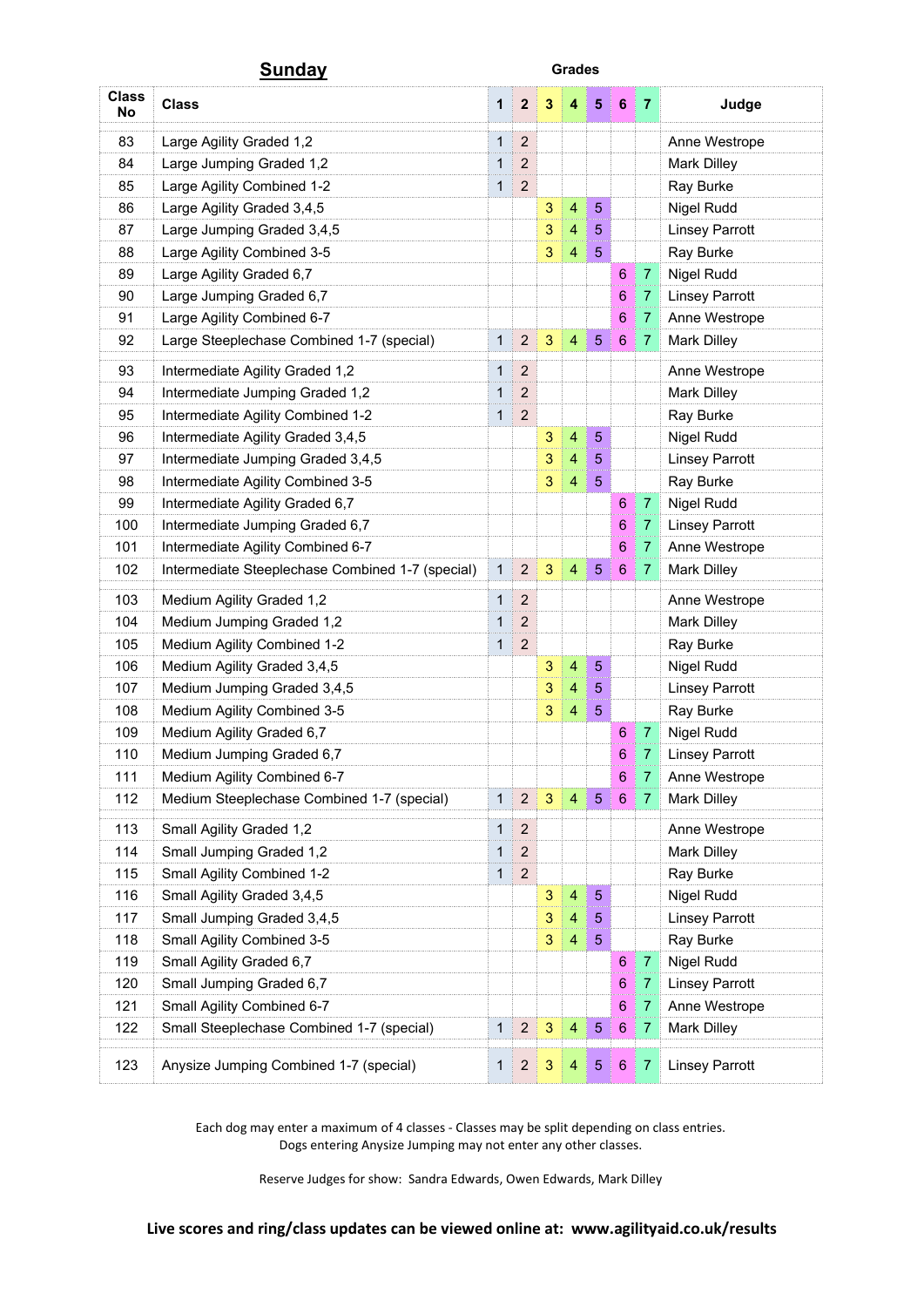**Helter Skelter:** A jumping course usually set in increasing or decreasing circles.

**Steeplechase:** A flowing jumping course consisting of hurdles and pipe tunnels only.

**Anysize** These classes are open to dogs not entered in any other class at this show (except other Anysize **Classes:** classes). These are fun classes, no trophies or placed rosettes will be awarded, clear round rosette will be given. They will be simple, flowing courses particularly suitable for inexperienced dogs or handlers, and those dogs that are unable to compete at their full height. Hurdle heights will be: 400mm, 300mm and 200mm. You may enter your dog at whichever jump height you wish regardless of your dogs size. No weaves, tyre, long jump or contacts will be used in these classes.

## **Camping - (limited to 250 units)**

Camping will be available Thur, Fri & Sat nights - from midday Thursday.

No arrivals accepted after 9pm without prior arrangement. All units must have a means to extinguish fire available at all times. All camping units, cars etc must be within the marked pitches. Shower facilites are available onsite. Do not obstruct roadways or you will be asked to move. Generators may not be used between 8pm and 7am.

## **Awards**

Clear Round Rosettes: In all classes.

Placed Rosettes: To at least 10% of the class/grade. Trophies: 1<sup>st</sup> Place for entries 1-20, 2<sup>nd</sup> Place for entries 21-40, 3<sup>rd</sup> Place for entries 40+ Anysize Classes: No trophies or placed rosettes will be awarded in these classes. Each dog can have a doggy treat instead  $\odot$ 

## **Helpers**

Agility shows cannot run without help and we'd like to thank everyone who gives up their time to do the countless tasks that go into running a show. We do ask that competitors help on the rings, if everyone covers an hour a day nobody has to do too much.

> There will be refreshments available for helpers and those helping for half a day or more will receive a voucher for lunch.

- **Please Note:** The stable area is out of bounds to competitors & dogs, and no dogs are allowed in the Ashfields Kitchen.
- **Food & Drink:** Hot and cold food and drinks will be available during the show from the onsite coffee shop & bar.
- **Evening Meals:** The coffee shop will be open and serving hot food and drinks on Thurs, Fri & Sat evenings. There will be a pub style menu available and food can be boxed to take-away if you'd prefer. There's no pre-booking of meals, just order on the day. Debit/credit card payments for amounts over £5 can be taken and cash is accepted.









S.P.Ytech

Embroidery to the Rich & Famous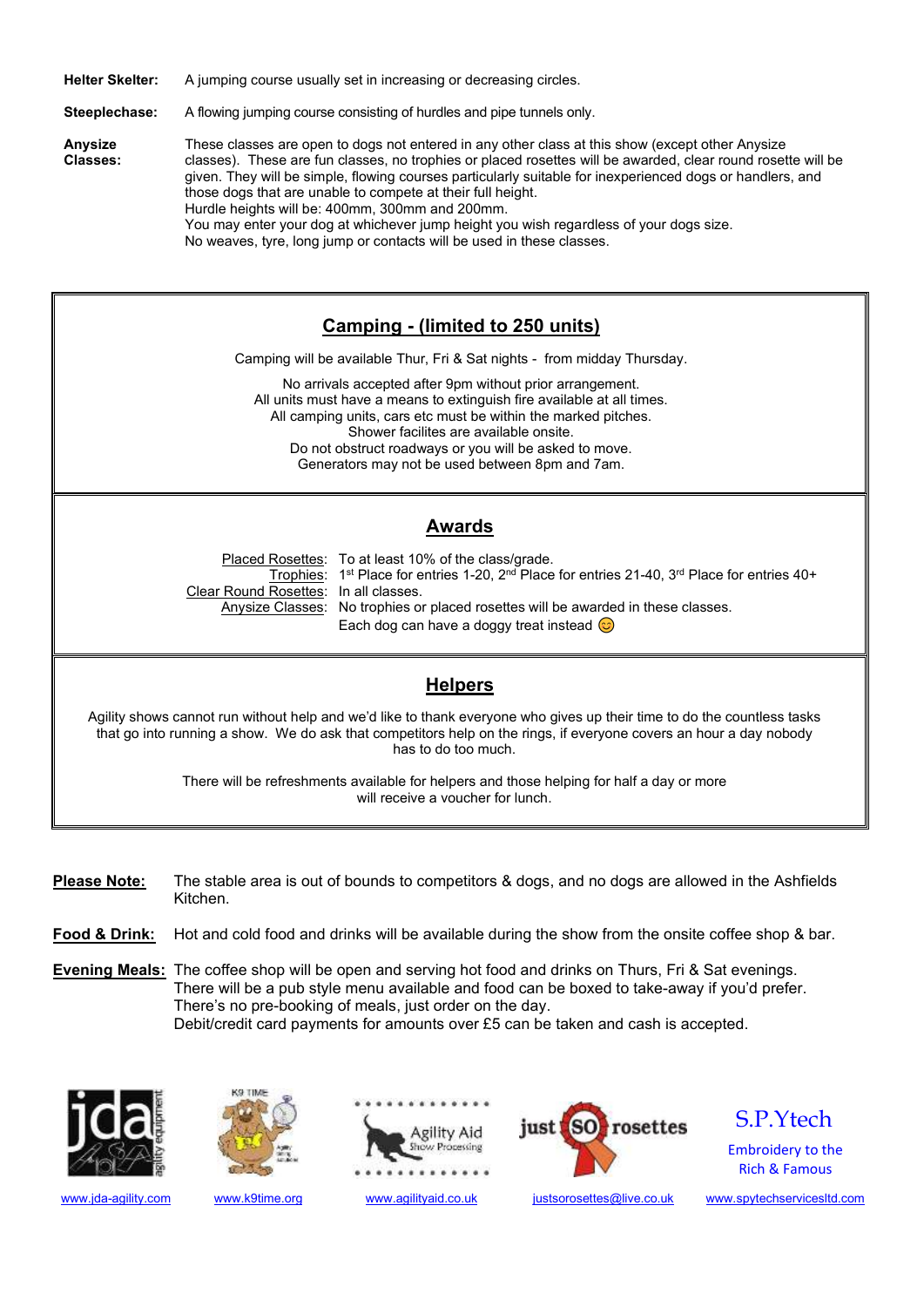#### **ELIGIBILITY FOR CLASSES**

In the following definitions of classes First Prizes or other prize wins are those gained in standard classes at any Kennel Club licensed Championship Agility, Premier Agility, Open Agility or Limited Agility Shows (i.e. special classes and invitational events excepted). Only a first place with a clear round completed within the course time set by the judge will count towards grade progression.

Standard classes may be scheduled for Agility Shows, as Agility classes or Jumping classes. All standard classes must contain the Weaving Poles obstacle. Standard Agility classes must contain the following elements: "A Ramp", Dog Walk and See-Saw. With this proviso classes are defined as follows:-

A maximum of four standard classes may be scheduled for any dog on an individual day of competition. Any number of special classes may be scheduled.

**Class Structure**. A Class may either be held as a Graded Class or a Combined Class. A Graded Class may be scheduled for a maximum of three consecutive Grades with separate results and awards issued for each grade. A Combined Class may be scheduled for more than one consecutive grade with one overall set of results.

**Progression**. Progression from each Grade will be determined by the eligibility for the class as referenced in H(1)(A)11. Results from Combined Classes will only count towards progression from the dog's current grade.

To count for progression wins must be gained in standard classes at Kennel Club Licensed Agility Shows.

Only a first place with a clear round completed within the course time set by the judge will count towards grade progression.

Competitors will be allowed to walk the course set at small, medium, intermediate or large height without their dog(s) before the class begins.

**Points Progression.** At the handler's discretion a dog may progress up to Grade 4 by winning 100 points at each grade, using the Agility Warrant points scheme (Regulation K3.c refers). A minimum of 50 points must be gained in agility (not jumping) classes in the relevant grade. If this method of progression is selected, the handler must ensure the Show Secretary signs the dog's Agility Record Book at the first show entered at the higher grade. There is no time limit on this progression, however once a dog has progressed, it cannot return to a previous grade.

Progression on points must be done prior to the closing date of entries. It is not possible to change a grade on points once the entries have closed.

#### **STANDARD CLASSES**

Only first prizes and points gained in standard classes at Kennel Club licensed Agility Shows may be used for progression through the classes. (A dog is only eligible for one grade). In defining the eligibility of the owner or handler for Grade 1, the two wins and points progression referred to in the definition apply only to one dog and not an accumulation of dogs**.** 

#### **Grade 1**

Open to owners, handlers or dogs which have not gained a minimum of two first places at Grade 1 at Kennel Club Licensed Agility Shows, at least one of which must have been gained in an agility (not jumping) class, N.B Owners, handlers or dogs previously qualified out of Grade 1 are not eligible for this class.

#### **Grade 2**

Open to dogs which are not eligible for Grade 1 or have elected to progress on points from Grade 1 and are not eligible for Grades 3, 4, 5, 6, or 7.

#### **Grade 3**

Open to dogs which have gained a minimum of two first places at Grade 2 at Kennel Club Licensed Agility Shows, one of which must have been gained in an agility (not jumping) class, or have elected to progress on points from Grade 2 and are not eligible for Grades 2, 4, 5, 6 or 7.

#### **Grade 4**

Open to dogs which have gained a minimum of three first places at Grade 3 at Kennel Club Licensed Agility Shows, two of which must have been gained in agility (not jumping classes), or have elected to progress on points from Grade 3 and are not eligible for Grades 2, 3, 5, 6 or 7

#### **Grade 5**

Open to dogs which have gained a minimum of four first places at Grade 4 at Kennel Club Licensed Agility Shows, two of which must have been gained in agility (not jumping) classes, and are not eligible for Grades 2, 3, 4, 6 or 7

#### **Grade 6**

Open to dogs which have gained a minimum of four first places at Grade 5 at Kennel Club Licensed Agility Shows, two of which must have been gained in agility (not jumping) classes, and are not eligible for Grades 2, 3, 4, 5 or 7.

#### **Grade 7**

Open to dogs which have gained a minimum of five first places at Grade 6 at Kennel Club Licensed Agility Shows, three of which must have been gained in agility (not jumping) classes, and are not eligible for Grades 2, 3, 4, 5 or 6.

#### **SPECIAL CLASSES**

Societies may schedule classes other than those defined above as "Special Classes". The eligibility for "Special" classes must be defined by the Society and included in the schedule. The word "Special" must be included in the title of the class. Where special classes are classified for older and/or inexperienced dogs, the height of the hurdles, the A-ramp, and the dog walk, and the length of the long jump, may be reduced below the dimensions specified in these regulations, in which case such dimensions must be included in the class definition in the show schedule.

Marking for special classes may deviate from marking for standard classes, but must be specified in the schedule. Wins, places and clear rounds in special classes will not count towards agility warrant points or grade progression at Kennel Club shows.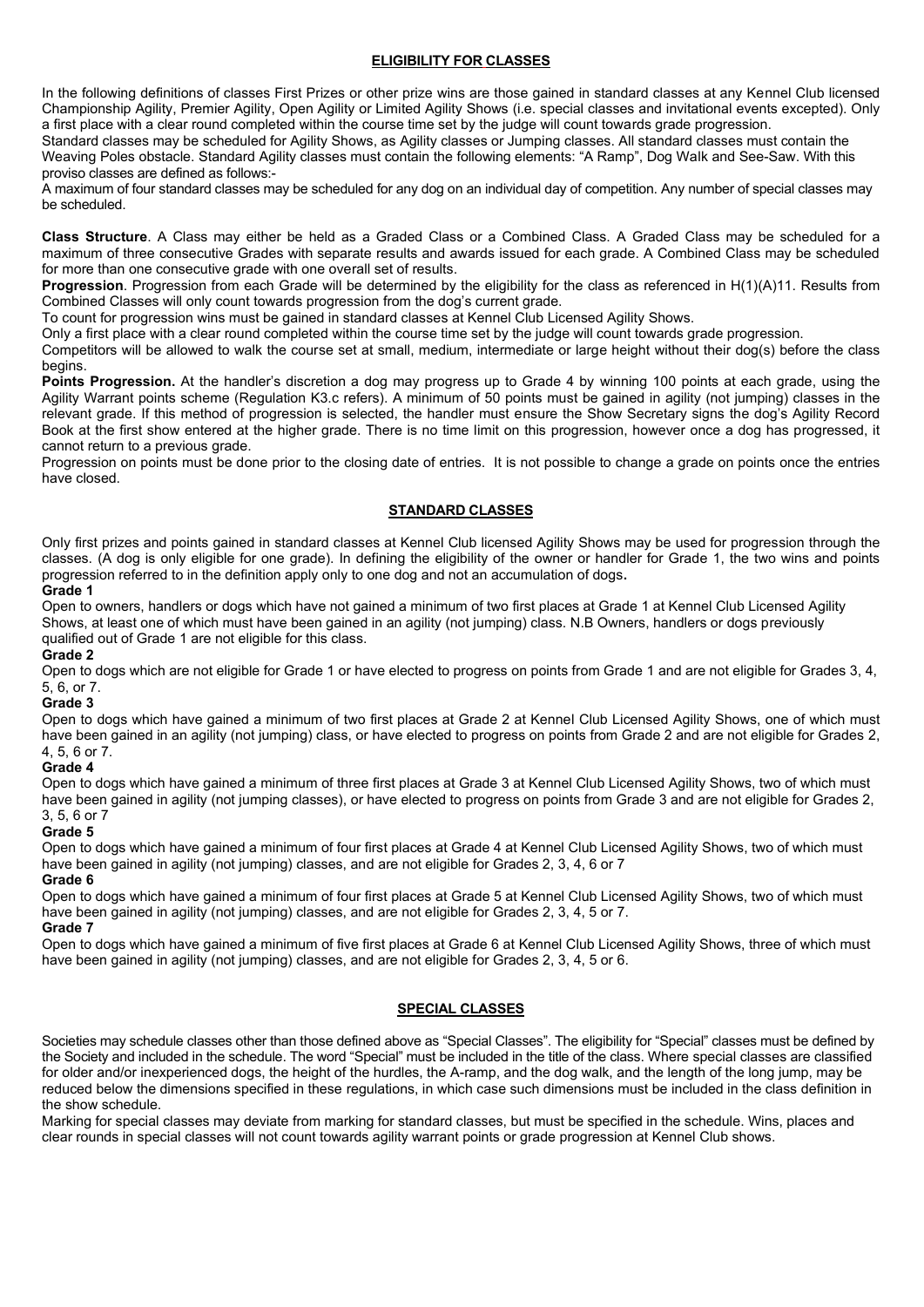## **RULES AND REGULATIONS**

- 1. Dogs entered at Kennel Club licensed Agility Shows must be registered at the Kennel Club in accordance with Kennel Club Regulations for Classification and Registration B, or else registration or transfer of registration must have been applied for. The registration number/ authority to compete (ATC) number will be required for each entry.
- 2. All dogs registered and resident outside the UK must be issued with a Kennel Club Authority to Compete (ATC) number before entry to the show/event can be made. All overseas entries without a Kennel Club Registration number or an Authority to Compete number will be returned to the exhibitor/competitor.
- 3. Entry fees: £4.20 per dog per class (Anysize classes £3.00), Camping £42.00 per unit.
- 4. Prize money: N/A
- 5. Postal entries will be accepted using the attached entry form; online entries will be accepted via: www.agilityshows.online
- 6. The Committee reserves to itself the right to refuse entries.
- 7. Only dogs of 18 calendar months of age and over on the day of competition are eligible for competition at Kennel Club licensed Agility Shows.
- 8. A dog must not compete in the same class more than once, including special classes.
- 9. No classes will be capped.
- 10. Not For Competition entries will be accepted for dogs aged four calendar months and over. Dogs must be Kennel Club registered with their details recorded on the entry form.
- 11. No bitch in season is allowed to compete.
- 12. The mating of bitches within the precincts of the competitions is forbidden.
- 13. No person shall carry out punitive correction or harsh handling of a dog at any time within the boundaries of the Show.
- 14. Dogs must not wear any type of slip, half-slip collar or lead when under test. A single flat, close fitting, leather or webbing collar is permitted, providing the only attachment is a plain identification panel as an integral part of the collar i.e. not attached by a ring.
- 15. Should a judge be unable to fulfil the appointment to judge the Committee reserves the right to appoint another judge.
- 16. No competitor shall impugn the decision of the judge or judges.
- 17. Sponsorship: Spytech Embroidery.
- 18. Kennel Club standard marking regulations apply for all standard classes.
- 19. Anysize classes: will have hurdle heights of 40cm, 30cm & 20cm.
- 20. The height limit for dogs.
	- a. Large Dog classes For dogs measuring over 500mm at the withers.
	- b. Intermediate Dog classes For dogs measureing over 430mm and measuring 500mm or under at the withers.
	- c. Medium Dog classes For dogs measuring over 350mm and measuring 430mm or under at the withers.
	- d. Small Dog classes For dogs measuring 350mm or under at the withers.
- 21. Judges at an Agility Show may not enter for competition a dog which is recorded in their ownership or part ownership; or handle a dog at the Show at which they are judging. Dogs may be disqualified if proved to have been handled in the class by the scheduled judge's spouse or immediate family, or resident at the same address as the scheduled judge.
- 22. Removal of dogs from Competition:
- Following discussion between the show management and/or a veterinary surgeon, a dog shall be prevented from competing and/or removed from the Show if it is:
	- a. A bitch which is in season.
	- b. Suffering from any infectious diseases or contagious disease.
	- c. Interfering with the safety or chance of winning of an opponent.
	- d. Of such temperament or is so much out of control as to be a danger to the safety of any person or other animal.
	- e. Likely to cause suffering to the dog if it continues competing.
- The circumstances of such a removal shall be recorded in the competition/show Incident Book and submitted to the Kennel Club.
- 23. Dog Agility is a competitive and physically strenuous activity. It is the responsibility of the owner/handler to ensure their dog is 'fit for function' and that they themselves are fit to take part. By signing the entry form you confirm that to the best of your knowledge your dog is fit and able to take part in Agility classes on the day of the show.
- 24. In estimating the number of awards won, all wins up to and including 25 days before the start of the competition, i.e. (30<sup>th</sup> May 2022), shall be counted when entering for any class. For these purposes a competition shall be defined as all classes covered within the same schedule. In the event that a dog becomes eligible for the next grade at a particular show, after the entry for that show has been sent, it is the competitor's responsibility to notify the show secretary at least 14 days before the date of the show (10<sup>th</sup> June 2022). The dog will then be moved into the appropriate class(es) for the next grade. The dog must be moved into the corresponding number of classes as were entered at the lower grade. If there are fewer or no classes available for the next grade the competitor will be offered a refund of the relevant entry fees.
- 25. Should circumstances so dictate the Society, in consultation with the Judges, may alter arrangements as necessary. Such changes and the circumstances surrounding them will be reported to the Kennel Club.
- 26. In the event that the show is cancelled due to unforeseen circumstances, the society will refund fees, less reasonably incurred expenses. If the show processor has the provisions to do so, competitors will be refunded in the manner in which they had entered the show, but in any event the society will refund fees within 3 months of the show date to all those who had entered and requested a refund within 1 month of the show date.
- 27. Except for mobility aids, nothing shall be carried in the hand while the dog is under test and food shall not be given to a dog whilst in the ring. Competitors are prohibited from wearing bags or leads whilst under test.
- 28. Should the judge deem a re-run is required, any result and/or faults gained in the previous run must be discounted.
- 29. Separate entry forms must be completed by each owner and must signed by the owner or his authorised agent in accordance with provisions specified thereon. Entry forms must be accompanied by the appropriate fees.
- 30. Free Passes: N/A
- 31. Competition of Dogs Suffering from Contagious or Infectious Disease No dogs suffering from infectious or contagious disease or having been exposed to such disease during the period of 21 days prior to the Competition may compete. Competitors infringing the Regulation will be liable to be fined and/or dealt with under Kennel Club Rule A11.
- 32. It is the competitor's responsibility to be available for their class and running order. Competitors must run as close to their running order as possible. Failure to do so may be reported to the Kennel Club.
- 33. Animals in Event No animal other than one officially entered shall be brought into the precincts of the event during its continuance, except any dogs registered to assist the disabled, or dogs required for educational or instructional purposes or by permission of the Board. However, at the discretion of the show society, a dog brought to the show by a spectator may be admitted into the precincts of the dog show, with the proviso that those in charge of the dog sign a declaration confirming the dog is free from disease and that the dog will be kept under proper control at all times.
- 34. A pay on the day class will be held if time permits.
- 35. A practice ring may be available to dogs entered for competition at the show, if space allows. This ring must be supervised by a responsible adult with agility knowledge.
- 36. Welfare of Dogs An exhibitor (or competitor) whose dog is entered at a Kennel Club licensed event should take all reasonable steps to ensure the needs of their dog(s) are met, and should not knowingly put their dogs' health and welfare at risk by any action, default, omission or otherwise. A breach of this Regulation may be referred to the Board for disciplinary action under Kennel Club Rules and Regulations. The use of pinch collars, electronic shock collars, or prong collars, is not permitted at any Agility show licensed by the Kennel Club. This shall apply at the venue and within the precincts of the show.
- 37. All dogs are entered at this show at their owners risk and whilst every care will be taken, the management of the show will not accept responsibility for loss, damage or injury however caused to dogs, persons or property whilst at the show.
- 38. If you enter the show by paper entry form and choose to download your ring cards you are agreeing for the information on them to be publicly viewable online.
- 39. The show organisers or their authorised agents may make results from this show publicly available and share results with third parties for the same purpose.

NOTE: Children under the age of 11 are the responsibility of a Parent or Guardian and must be supervised at all times including when competing.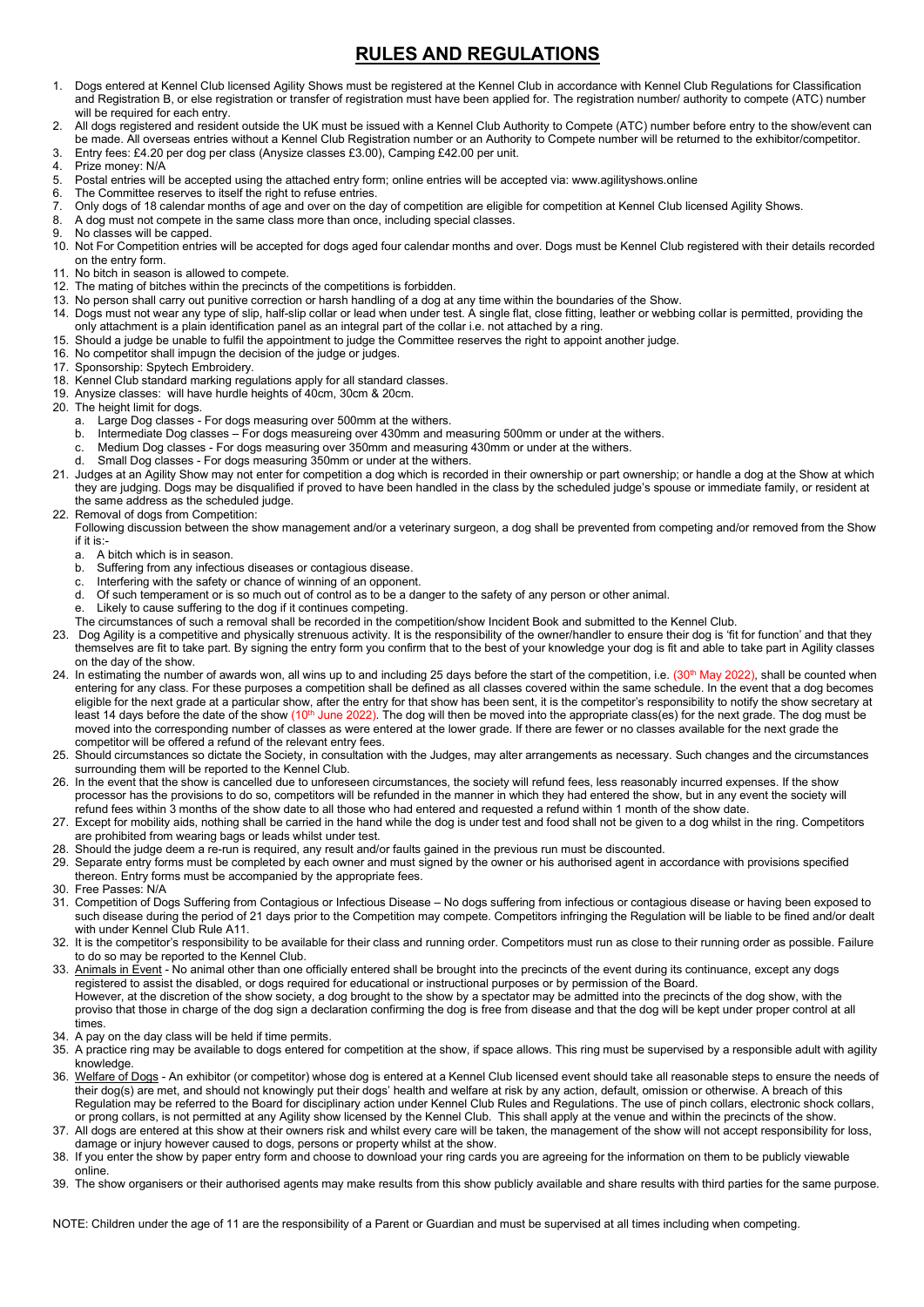Your dog is vulnerable and at risk during hot weather and the Kennel Club offers the following guidance to help guide you through the do's and don'ts travelling to and whilst at KC licensed events.

- When travelling to a show please take a moment to consider whether the route to the show is on a busy holiday route, and leave earlier to avoid increased time in traffic jams.
- If your vehicle is not air-conditioned seriously consider whether travelling to the show is a good idea at all.
- The vehicle should be as fully ventilated as possible, and plenty of stops should be taken, with lots of water available to drink.
- Ensure your dog is not sitting in full sunlight. There should be plenty of free flowing air around the dog.
- At the show, your dog is vulnerable and at risk if left in a vehicle in high temperatures.
- Keep the dog in the shade take your own shade for example a large umbrella and always have plenty of water available to drink so your dog stays well hydrated.
- Avoid your dog taking part in unnecessary exertion or from standing in exposed sunlight for extended lengths of time.

Remember, if you feel hot your dog is very likely to feel much hotter and dehydrated, and this could lead to dire results. Please look after your dog's welfare. Warning: if your dog is found to be at risk, forcible entry to your vehicle may be necessary without liability for any damage caused. Anyone whose dog is entered at a Kennel Club licensed event should take all reasonable steps to ensure the needs of their dog(s) are met, and should not put a dog's health and welfare at risk by any action, default, omission or otherwise. Breach of Kennel Club Regulations in this respect may be referred to the General Committee for disciplinary action under Kennel Club Rules and Regulations.

**Right to Refuse Entries:** Exhibitors/Competitors are reminded that show societies have the right under Kennel Club Regulation to refuse any entry.

### **Directions:**

For those of you with Satellite Navigation, the postcode of the venue is CM6 1JU

What 3 Words: <https://what3words.com/silence.limits.curious>

#### **From the South / West / North:**

Make your way to Junction 8 of the M11 for Bishops Stortford & Stansted Airport. If travelling North on the M11 towards this Junction leave the Motorway via the first exit slip road.

From the roundabout (Start Hill) above the Motorway take the eastbound B1256 Dunmow Road towards Takeley. Please keep to the speed limit along this road and do not get caught by any of the speed cameras. After approximately 1 mile go straight across the traffic lights.

After approximately another 2 miles you will find yourself in the village of Takeley. At the traffic lights / cross roads in the middle of Takeley next to the Four Ashes Pub (on your left-hand side) turn right onto the B183 signposted towards Hatfield Heath, and Hatfield Broad Oak. Then follow the directions below \*

#### **From the East:**

Drive west along the A120 from Colchester / Braintree / Dunmow towards Stansted Airport, Bishops Stortford and the M11. **Please note that your Satellite Navigation systems will probably take you off the A120 at the Dunmow South Junction and bring you in via the B184. The lane between the B184 and the venue is narrow and has few passing places and is therefore unsuitable for caravans / campervans.** All such vehicles should stay on the A120, go past the turn for the A130 / B1008 / B184 Dunmow South and Barnston, and leave the A120 at the next exit just after the "Rest Area" and take the B1256 towards Takeley.

Enter Little Canfield, go past the Lion & Lamb pub on your right, then go straight across 2 x mini-roundabouts. Enter Takeley and at the traffic lights / cross roads next to the Four Ashes Pub (on your right-hand side) turn left onto the B183 signposted towards Hatfield Heath, and Hatfield Broad Oak. Then follow the directions below \*

\* From the Four Ashes Pub / Traffic Lights in Takeley:

Drive south along the B183 Station Road towards Hatfield Heath and Hatfield Broad Oak. Go over the old slightly humped backed (disused) railway bridge, and past Takeley Sports Ground on your left-hand side.

After approximately 1 mile turn left onto an unnamed road and go past "Hartwood" on your left. Take the next  $1_{st}$  left turn heading towards Great Canfield and High Roding.

Keep going along this road for approximately 2 miles, towards Great Canfield along Green Street. Go through Hellman's Cross and then past Cuckoo Lane on your left, the Cricket Club on your right, Fitzjohns Lane on your right and Griffin / Grange Farm on your left. The road bears round to the left and the entrance to Ashfields is through the white gates on your left-hand side. Please keep to the 5mph speed limit along the drive and follow the signs / marshal's directions to the camping and / or parking areas.